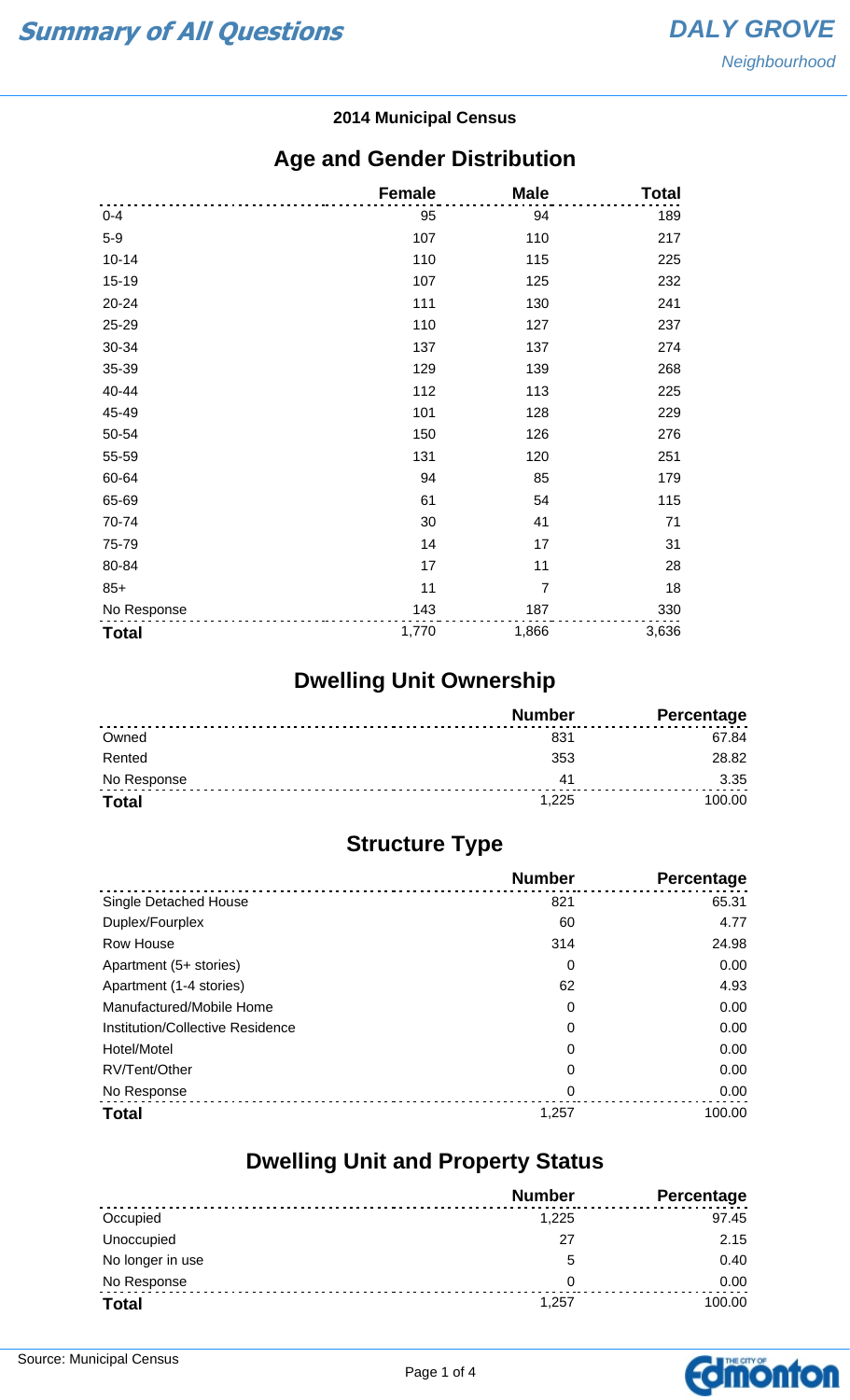#### **Marital Status**

|                      | <b>Number</b> | <b>Percentage</b> |
|----------------------|---------------|-------------------|
| Married              | 1.451         | 39.91             |
| Common-law           | 174           | 4.79              |
| Separated/divorced   | 187           | 5.14              |
| <b>Never Married</b> | 1,592         | 43.78             |
| Widowed              | 86            | 2.37              |
| No Response          | 146           | 4.02              |
| <b>Total</b>         | 3,636         | 100.00            |

#### **Employment Status**

|                            | <b>Number</b> | Percentage |
|----------------------------|---------------|------------|
| Preschool                  | 177           | 4.87       |
| Kindergarten - Gr.6        | 320           | 8.80       |
| Gr.7 - Gr.9                | 133           | 3.66       |
| Gr.10 - Gr.12              | 143           | 3.93       |
| Post Secondary Student     | 132           | 3.63       |
| Homemaker                  | 103           | 2.83       |
| Employed 0-30 hrs          | 248           | 6.82       |
| Employed 30+ hrs           | 1,684         | 46.31      |
| Unemployed                 | 189           | 5.20       |
| Retired                    | 275           | 7.56       |
| Permanently unable to work | 56            | 1.54       |
| No Response                | 176           | 4.84       |
| <b>Total</b>               | 3,636         | 100.00     |

## **Term of Residence at this Location**

|                              | <b>Number</b> | Percentage |
|------------------------------|---------------|------------|
| 5 years or more              | 1.971         | 54.21      |
| 3 years to less than 5 years | 506           | 13.92      |
| 1 year to less than 3 years  | 504           | 13.86      |
| Less than 1 year             | 437           | 12.02      |
| Child less than 1 year       | 35            | 0.96       |
| No Response                  | 183           | 5.03       |
| <b>Total</b>                 | 3,636         | 100.00     |

## **Previous Residence if living in Dwelling for less than 1 year**

|                                   | <b>Number</b> | Percentage |
|-----------------------------------|---------------|------------|
| Elsewhere in Edmonton             | 260           | 59.50      |
| Elsewhere in Alberta              | 45            | 10.30      |
| Atlantic Canada                   | 1             | 0.23       |
| Ontario/Quebec                    | 32            | 7.32       |
| Territories/Manitoba/Saskatchewan | 10            | 2.29       |
| <b>British Columbia</b>           | 18            | 4.12       |
| <b>Outside Canada</b>             | 44            | 10.07      |
| No Response                       | 27            | 6.18       |
| <b>Total</b>                      | 437           | 100.00     |

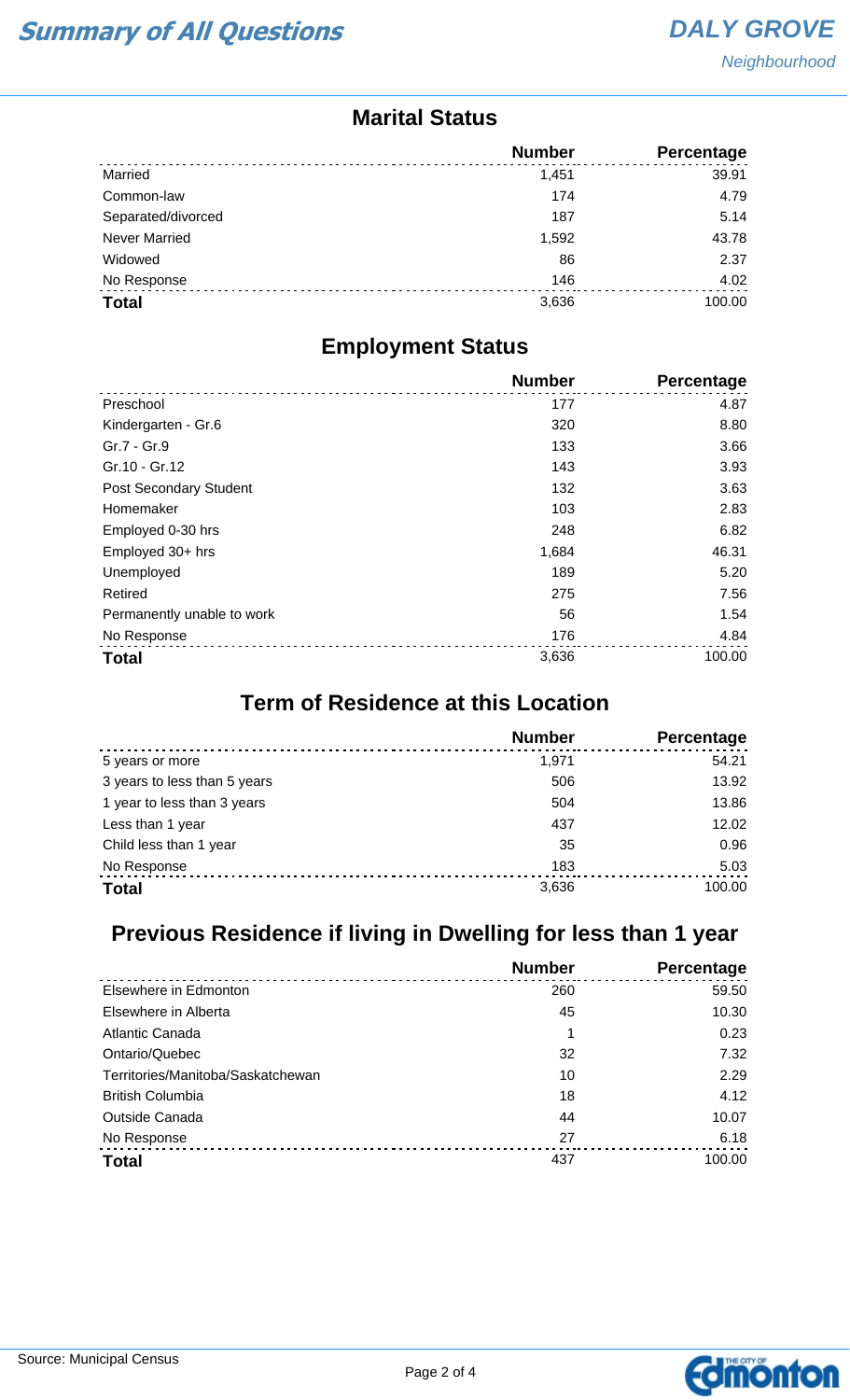## **Main Mode of Transportation from Home to Work**

|                              | <b>Number</b> | Percentage |
|------------------------------|---------------|------------|
| Car/Truck/Van (as Driver)    | 1,599         | 58.87      |
| Car/Truck/Van (as Passenger) | 127           | 4.68       |
| Transit                      | 290           | 10.68      |
| Walk                         | 32            | 1.18       |
| <b>Bicycle</b>               | 3             | 0.11       |
| Other                        | 94            | 3.46       |
| No Response                  | 571           | 21.02      |
| <b>Total</b>                 | 2,716         | 100.00     |

## **Citizenship**

|                      | <b>Number</b> | Percentage |
|----------------------|---------------|------------|
| Canadian Citizen     | 3,032         | 83.39      |
| Non Canadian Citizen | 446           | 12.27      |
| No Response          | 158           | 4.35       |
| <b>Total</b>         | 3.636         | 100.00     |

## **School Residency**

|              | <b>Number</b> | <b>Percentage</b> |
|--------------|---------------|-------------------|
| Public       | 2,519         | 69.28             |
| Catholic     | 738           | 20.30             |
| No Response  | 379           | 10.42             |
| <b>Total</b> | 3,636         | 100.00            |

## **Household Languages**

|                              | <b>Number</b> | Percentage |
|------------------------------|---------------|------------|
| English Only                 | 739           | 60.33      |
| Arabic                       | 5             | 0.41       |
| Cantonese                    | 14            | 1.14       |
| French                       | 38            | 3.10       |
| German                       | 11            | 0.90       |
| Mandarin                     | 7             | 0.57       |
| Panjabi (Punjabi)            | 141           | 11.51      |
| Spanish                      | 22            | 1.80       |
| Tagalog (Pilipino, Filipino) | 45            | 3.67       |
| Ukrainian                    | 4             | 0.33       |
| Other                        | 114           | 9.31       |
| No Response                  | 85            | 6.94       |
| <b>Total</b>                 | 1,225         | 100.00     |